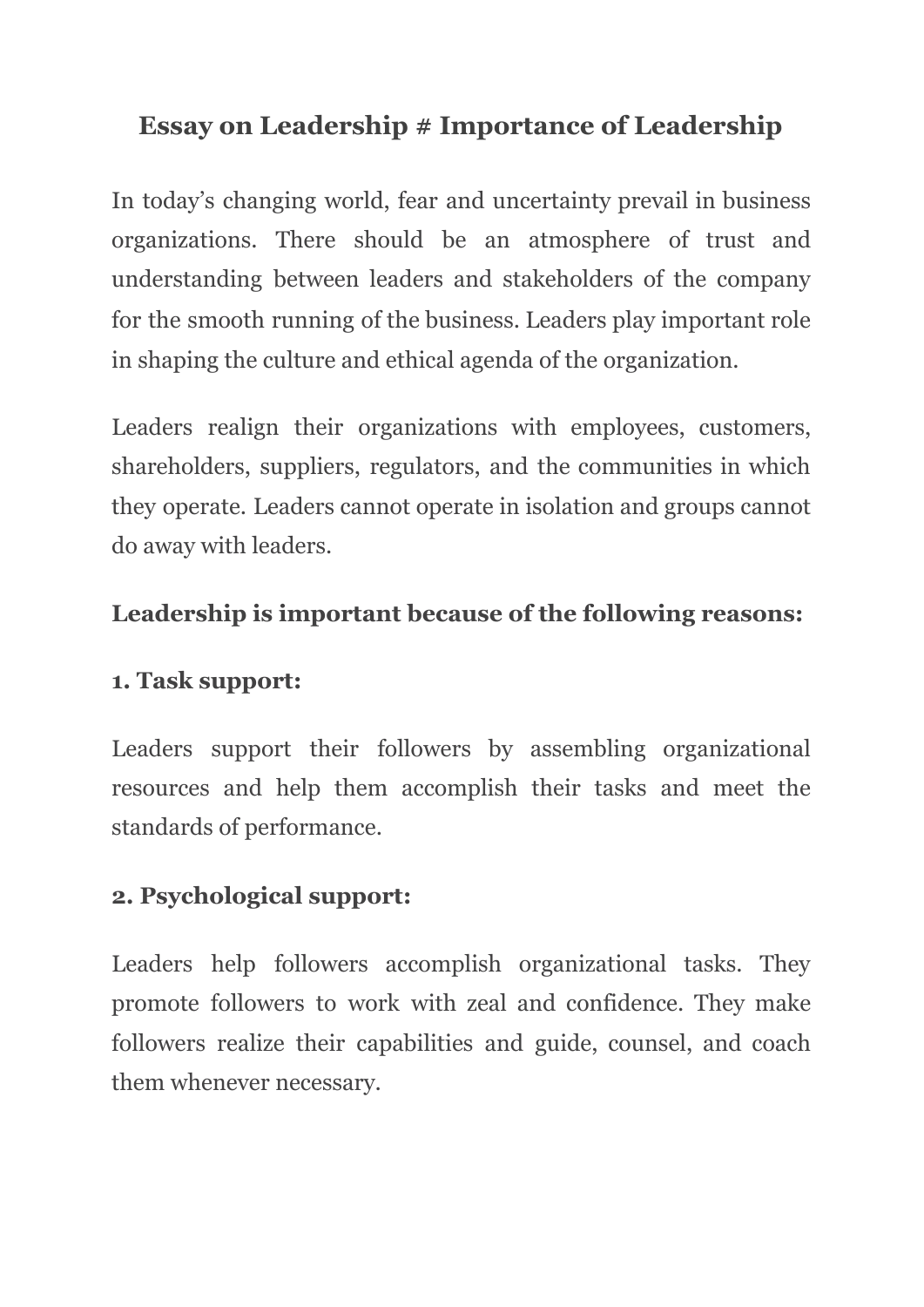This promotes the morale of employees and healthy interaction amongst members of the group. This also develops disciplined thinking in the organization, productivity, growth, and stability.

#### **3. Develops individuals:**

The willingness, enthusiasm, and confidence that leaders build in the followers for the accomplishment of individual and organizational goals result in their growth and development.

#### **4. Builds team spirit:**

No individual can work alone. Leaders develop team spirit amongst followers to work collectively and coordinate their activities with organizational activities. A leader works as captain of the team. He develops understanding amongst followers, resolves individual and group conflicts, and harmonizes individual goals with organizational goals. He creates forces of synergy and converts the individual output into collective output.

#### **5. Motivation:**

Leaders motivate employees to take up challenging jobs. They combine the ability with a willingness and drive people to action. They exploit their potential to work and convert their desire into performance. They also develop commitment, loyalty, and dedication amongst the followers and create an environment conducive for their development.